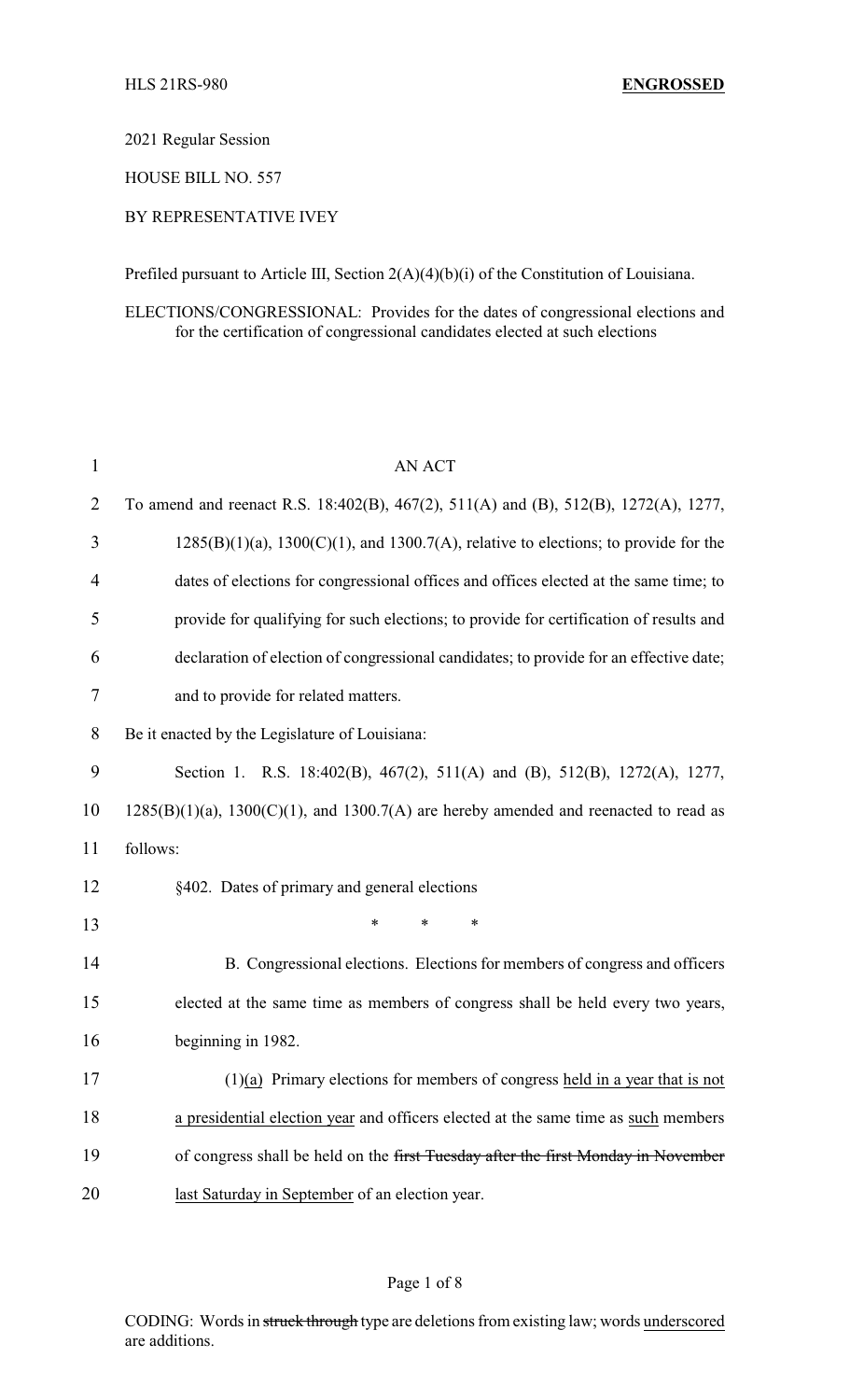| $\mathbf{1}$   | (b) Primary elections for members of congress held in a presidential election             |
|----------------|-------------------------------------------------------------------------------------------|
| $\overline{2}$ | year and officers elected at the same time as such members of congress shall be held      |
| 3              | on the first Saturday in August of an election year.                                      |
| $\overline{4}$ | (2) General elections for members of congress and officers elected at the                 |
| 5              | same time as members of congress shall be held on the fifth Saturday after the first      |
| 6              | Tuesday after the first Monday in November of an election year.                           |
| 7              | $\ast$<br>$\ast$<br>*                                                                     |
| 8              | §467. Opening of qualifying period                                                        |
| 9              | The qualifying period for candidates in a primary election shall open:                    |
| 10             | $\ast$<br>$\ast$<br>∗                                                                     |
| 11             | $(2)(a)$ For candidates in a congressional primary election held in a year that           |
| 12             | is not a presidential election year and those in any special primary election to be held  |
| 13             | at the same time, on the third Wednesday in July June of the year of the election.        |
| 14             | For candidates in a congressional primary election in a presidential<br>(b)               |
| 15             | election year and those in any special primary election to be held at the same time,      |
| 16             | on the second Wednesday in May of the year of the election.                               |
| 17             | ∗<br>∗<br>∗                                                                               |
| 18             | §511. Election of candidates in a primary election                                        |
| 19             | A.(1) Majority vote. A candidate who receives a majority of the votes cast                |
| 20             | for an office in a primary election is elected. If there are two or more offices of the   |
| 21             | same character to be filled, the number of votes necessary to constitute a majority       |
| 22             | shall be greater than the result obtained by dividing the total votes cast for all of the |
| 23             | candidates by the number of offices to be filled and dividing the result so obtained      |
| 24             | by two. If more candidates receive a majority than there are offices to be filled,        |
| 25             | those of such candidates receiving the highest total of votes shall be elected, to the    |
| 26             | number required to fill all of the offices. Any votes received by a withdrawn             |
| 27             | candidate or a deceased candidate shall be void and shall not be counted for any          |
| 28             | purpose whatsoever.                                                                       |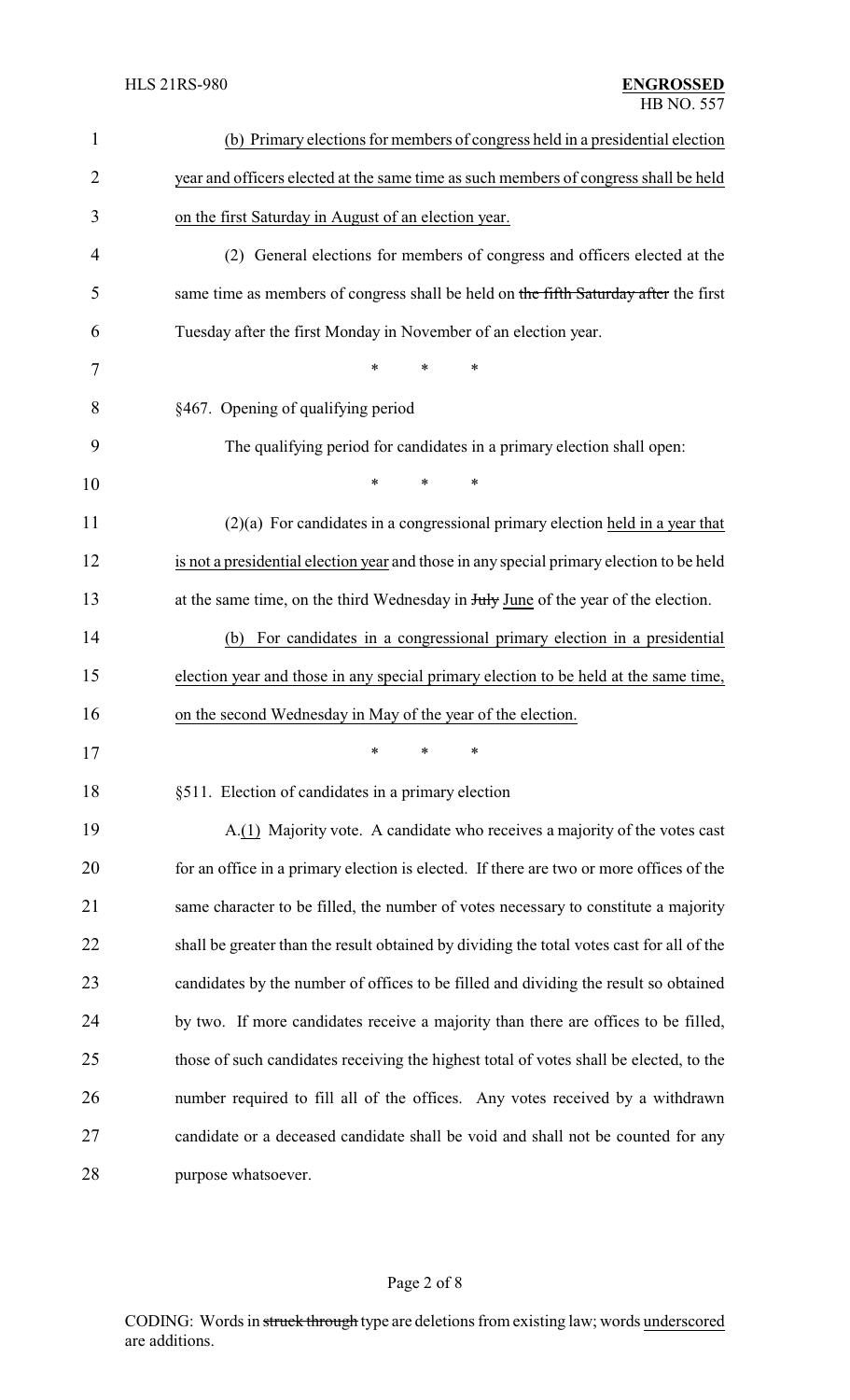| $\mathbf{1}$   | Notwithstanding Paragraph (1) of this Subsection, a candidate for<br>(2)(a)               |  |
|----------------|-------------------------------------------------------------------------------------------|--|
| $\overline{2}$ | congressional office who receives a majority of the votes cast for the office in a        |  |
| 3              | primary election held on the last Saturday in September of an election year shall not     |  |
| $\overline{4}$ | be declared elected until the first Tuesday after the first Monday in November of an      |  |
| 5              | election year.                                                                            |  |
| 6              | Notwithstanding Paragraph (1) of this Subsection, a candidate for<br>(b)                  |  |
| 7              | congressional office who receives a majority of the votes cast for the office in a        |  |
| 8              | primary election held on the first Saturday in August of an election year shall not be    |  |
| 9              | declared elected until the first Tuesday after the first Monday in November of an         |  |
| 10             | election year.                                                                            |  |
| 11             | B. Election of unopposed candidates for public office. (1) If, after the close            |  |
| 12             | of the qualifying period for candidates in a primary election, the number of              |  |
| 13             | candidates for a public office does not exceed the number of persons to be elected        |  |
| 14             | to the office, the candidates for that office, or those remaining after the withdrawal    |  |
| 15             | of one or more candidates, are declared elected by the people, and their names shall      |  |
| 16             | not appear on the ballot in either the primary or the general election.                   |  |
| 17             | $(2)(a)$ Notwithstanding Paragraph $(1)$ of this Subsection, if after the close of        |  |
| 18             | the qualifying period for candidates in a congressional primary election to be held       |  |
| 19             | on the last Saturday in September of an election year, there is only one candidate for    |  |
| 20             | a congressional office, the name of the candidate shall not appear on the ballot in       |  |
| 21             | either the primary or the general election, and he shall be declared elected on the first |  |
| 22             | Tuesday after the first Monday in November of an election year.                           |  |
| 23             | (b) Notwithstanding Paragraph (1) of this Subsection, if after the close of the           |  |
| 24             | qualifying period for candidates in a congressional primary election to be held on the    |  |
| 25             | first Saturday in August of an election year, there is only one candidate for a           |  |
| 26             | congressional office, the name of the candidate shall not appear on the ballot in         |  |
| 27             | either the primary or the general election, and he shall be declared elected on the first |  |
| 28             | Tuesday after the first Monday in November of an election year.                           |  |
| 29             | ∗<br>∗<br>∗                                                                               |  |

Page 3 of 8

CODING: Words in struck through type are deletions from existing law; words underscored are additions.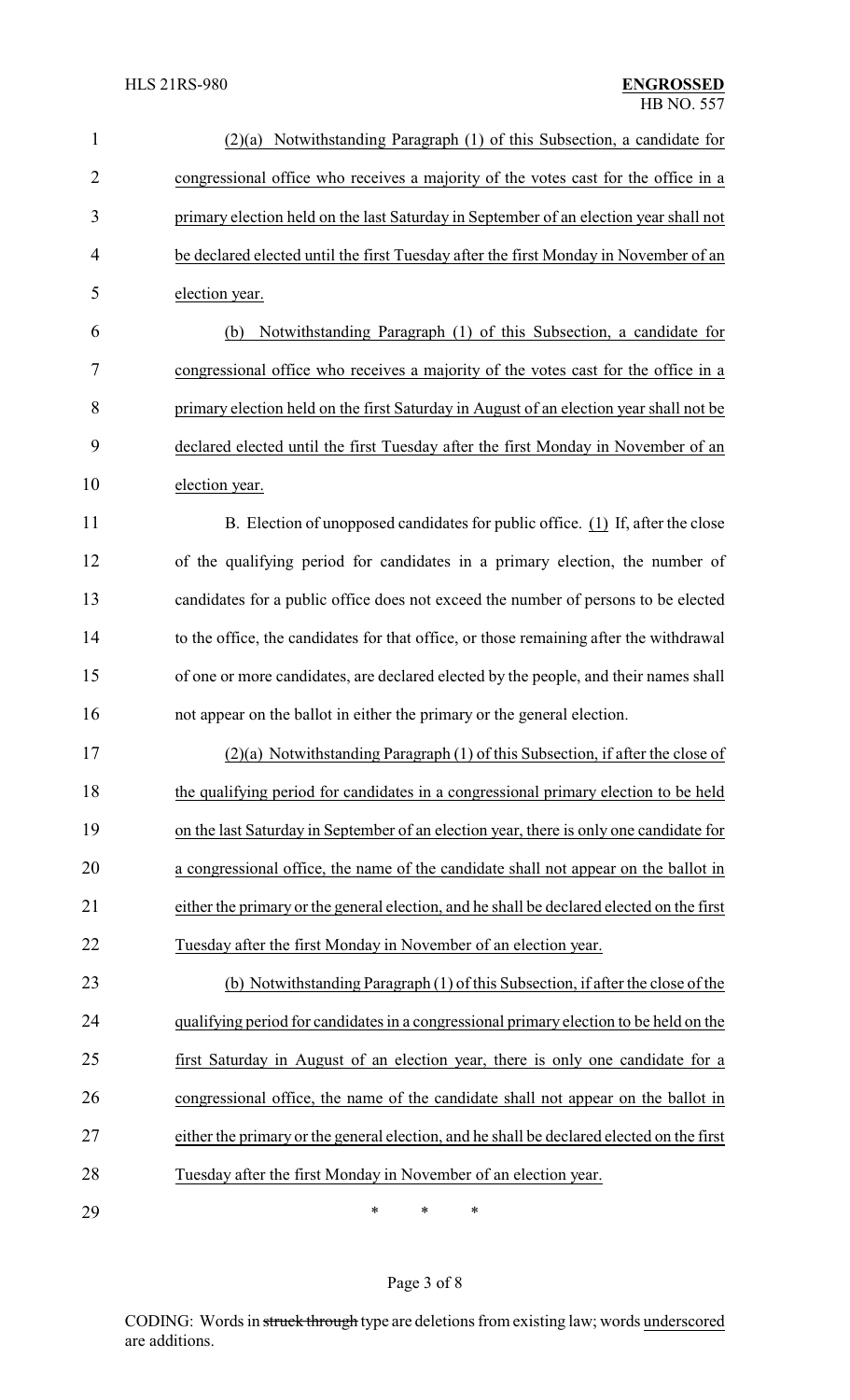| $\mathbf{1}$   | §512. Election of candidates in a general election                                      |
|----------------|-----------------------------------------------------------------------------------------|
| $\overline{2}$ | $\ast$<br>∗                                                                             |
| 3              | B. Election of unopposed candidates. $(1)$ If, as a result of the death or              |
| 4              | withdrawal of one or more candidates, the number of candidates for an office in a       |
| 5              | general election does not exceed the number of persons to be elected to the office,     |
| 6              | the remaining candidates are declared elected by the people, and their names shall      |
| 7              | not appear on the ballot in the general election.                                       |
| 8              | (2) Notwithstanding Paragraph (1) of this Subsection, if, as a result of the            |
| 9              | death or withdrawal of one or more candidates, there is only one candidate for a        |
| 10             | congressional office in a general election that will be held on the first Tuesday after |
| 11             | the first Monday in November of an election year, the name of the candidate shall       |
| 12             | not appear on the ballot in the general election, and he shall be declared elected on   |
| 13             | the first Tuesday after the first Monday in November of an election year.               |
| 14             | *<br>$\ast$<br>∗                                                                        |
| 15             | §1272. United States senators; representatives in congress; time of electing            |
| 16             | A.(1) All general elections for representatives in congress shall be held on            |
| 17             | the fifth Saturday after the first Tuesday after the first Monday in November in even-  |
| 18             | numbered years.                                                                         |
| 19             | $(2)(a)$ The primary election held in a year that is not a presidential election        |
| 20             | year shall be held on the first Tuesday after the first Monday in November last         |
| 21             | Saturday in August of an election year.                                                 |
| 22             | (b) In a presidential election year, the primary election shall be held on the          |
| 23             | first Saturday in August of an election year.                                           |
| 24             | *<br>$\ast$<br>$\ast$                                                                   |
| 25             | §1277. Certification of votes cast for United States senator and representative in      |
| 26             | Congress                                                                                |
| 27             | A. Immediately after the results of the election for United States senator and          |
| 28             | representatives in Congress become official, the secretary of state shall separately    |
| 29             | certify the votes cast for United States senator and for each representative in         |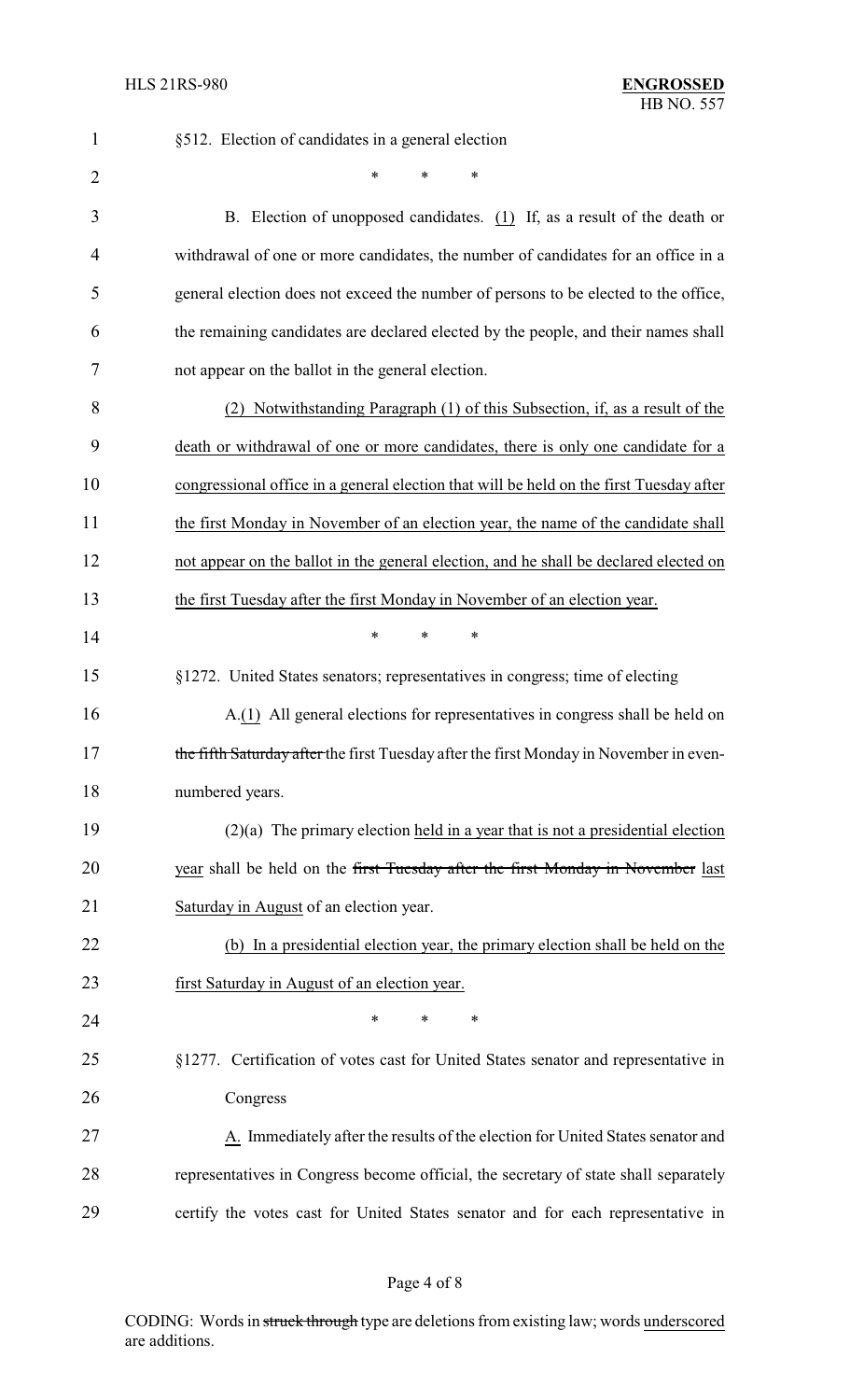Congress who was elected. Each such certificate shall be signed by the governor and 2 by the secretary of state. Thus certifying the election of the persons determined to have been elected, the governor shall cause the seal of the state to be affixed to each certificate. One copy of the appropriate certificate shall be delivered to each person elected. Another copy of the certificate of the election of the United States senator shall be transmitted by the governor to the President of the United States Senate. A copy of each certificate of the election of representatives in Congress shall be transmitted by the governor to the House of Representatives of the Congress of the United States, directed to the clerk thereof.

 B. Notwithstanding Subsection A of this Section, if a candidate for a congressional office receives a majority of the votes cast for the office in a primary election held on the last Saturday in September or the first Saturday in August of an election year or if such a candidate in a primary election to be held on either congressional primary date of an election year or a general election held on the first Tuesday after the first Monday in November of an election year is unopposed due 16 to the death or withdrawal of one or more candidates, the secretary of state shall not certify the results of such election until the first Tuesday after the first Monday in 18 November of an election year.

\* \* \*

- §1285. Notice of election
- 

21 \* \* \* \*

22 B.(1)(a) Written notice of the election and the certificate required by Subparagraph (b) of this Paragraph shall be transmitted to the secretary of state and each clerk of court and registrar of voters in the area affected by the election. If the election is to be held on a primary election date, then such notice and certificate shall be received by the secretary of state at least four weeks prior to the opening of the qualifying period for the primary election. If the election is not to be held on a primary election date, then the notice and certificate shall be received by the secretary of state on or before the fifty-fourth day prior to the election, except for an

CODING: Words in struck through type are deletions from existing law; words underscored are additions.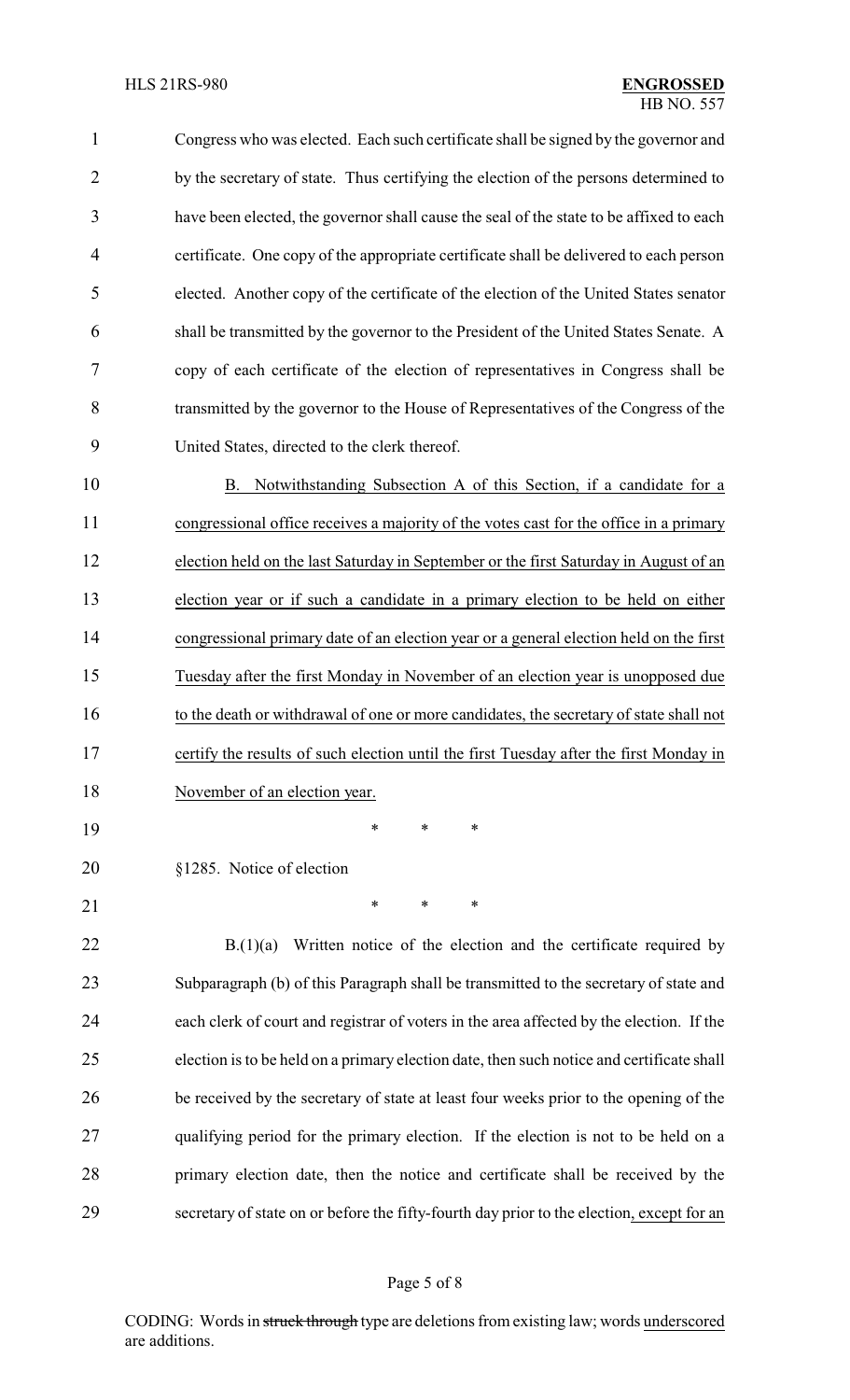| 1              | election to be held on the first Tuesday after the first Monday in November of a          |
|----------------|-------------------------------------------------------------------------------------------|
| $\overline{2}$ | presidential election year then the notice and certificate shall be received by the       |
| 3              | secretary of state on or before the eighty-first day prior to the election. The secretary |
| $\overline{4}$ | of state shall not accept any revisions to propositions, including but not limited to     |
| 5              | changes in title, text, or numerical designations, after the last day for submission of   |
| 6              | the notice and certificate to the secretary of state.                                     |
| 7              | *<br>$\ast$<br>∗                                                                          |
| 8              | §1300. Procedures; notice of election; expenses                                           |
| 9              | $\ast$<br>$\ast$<br>∗                                                                     |
| 10             | $C(1)$ When an election is called under the provisions of this Chapter, written           |
| 11             | notice of the election shall be transmitted to the secretary of state, the commissioner   |
| 12             | of elections, and each clerk of court and registrar of voters in the area affected by the |
| 13             | election. If the election is to be held on a primary election date, then such notice      |
| 14             | shall be received by the secretary of state at least four weeks prior to the opening of   |
| 15             | the qualifying period for the primary election. If the election is not to be held on a    |
| 16             | primary election date, then such notice shall be received by the secretary of state on    |
| 17             | or before the fifty-fourth day prior to the election, except for an election to be held   |
| 18             | on the first Tuesday after the first Monday in November of a presidential election        |
| 19             | year then the notice and certificate shall be received by the secretary of state on or    |
| 20             | before the eighty-first day prior to the election.                                        |
| 21             | ∗<br>*<br>*                                                                               |
| 22             | §1300.7. Governor to order election; proclamation; publication                            |
| 23             | A. If the required number of qualified electors of the voting area sign the               |
| 24             | petition for recall, the governor shall issue a proclamation ordering an election to be   |
| 25             | held for the purpose of voting on the question of the recall of the officer. The total    |
| 26             | number of registered voters in the voting area and the total number of registered         |
| 27             | voters in the voting area signing the petition shall be calculated from the totals on the |
| 28             | certificates of all of the registrars of voters received by the governor. The governor    |
| 29             | shall issue such proclamation within fifteen days after he receives the certified         |

# Page 6 of 8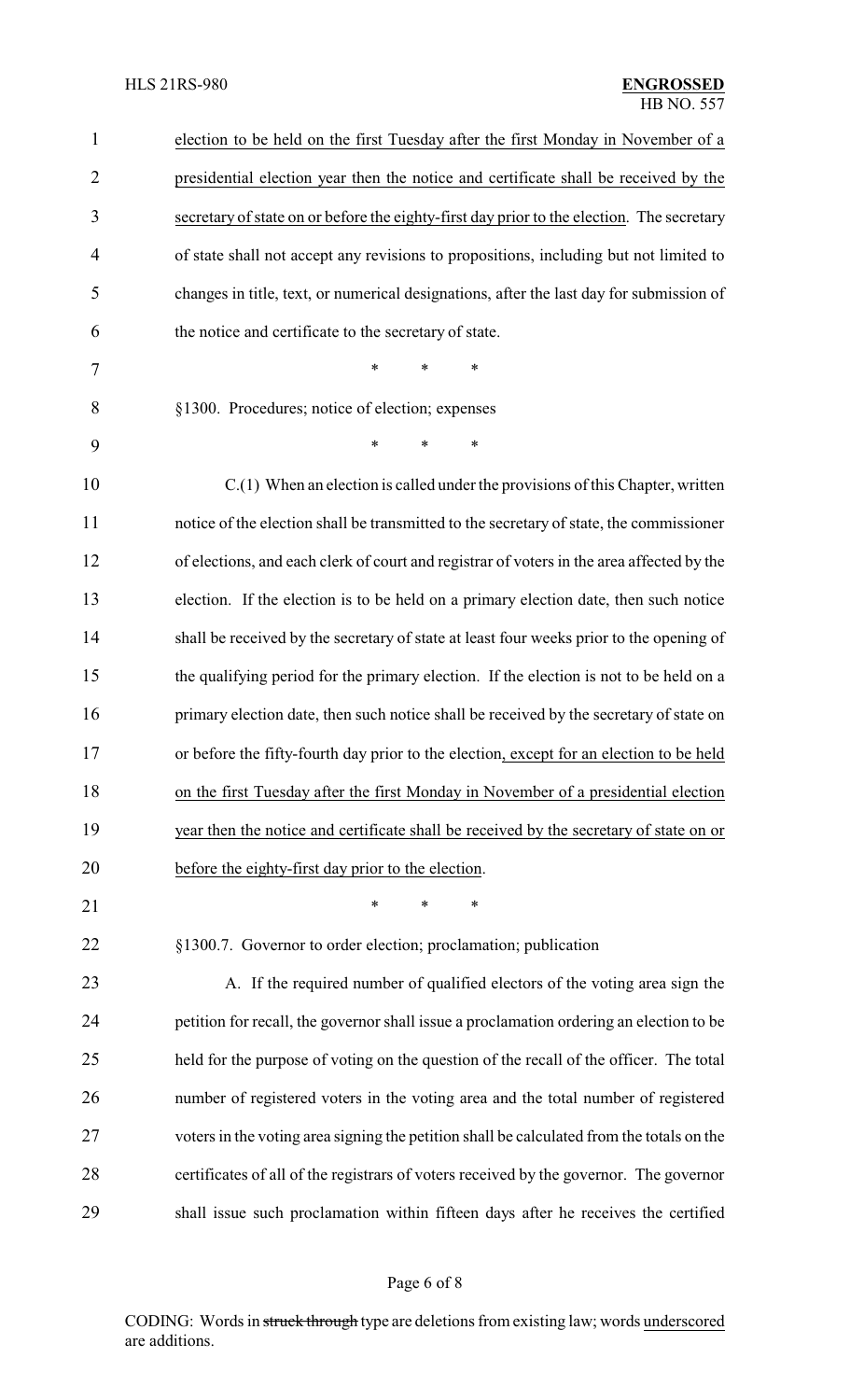| $\mathbf{1}$   | petitions from all of the registrars of voters in the voting area who have received           |
|----------------|-----------------------------------------------------------------------------------------------|
| $\overline{2}$ | petitions for certification. If the final day for the governor to issue the proclamation      |
| 3              | falls on a Saturday, Sunday, or legal holiday, then the next day which is not a               |
| $\overline{4}$ | Saturday, Sunday, or legal holiday shall be deemed to be the final day for issuing the        |
| 5              | proclamation. The proclamation shall order the election to be held on the next                |
| 6              | available date specified in R.S. 18:402(F). If the election is to be held on a primary        |
| $\overline{7}$ | election date, the proclamation shall be issued at least four weeks prior to the              |
| 8              | opening of the qualifying period for the primary election. If the election is not to be       |
| 9              | held on a primary election date, the proclamation shall be issued on or before the            |
| 10             | fifty-fourth day prior to the election, except for an election to be held on the first        |
| 11             | Tuesday after the first Monday in November of a presidential election year then the           |
| 12             | notice and certificate shall be received by the secretary of state on or before the           |
| 13             | eighty-first day prior to the election.                                                       |
| 14             | *<br>$\ast$<br>*                                                                              |
| 15             | Section 2. This Act shall become effective upon signature by the governor or, if not          |
| 16             | signed by the governor, upon expiration of the time for bills to become law without signature |
| 17             | by the governor, as provided by Article III, Section 18 of the Constitution of Louisiana. If  |
| 18             | vetoed by the governor and subsequently approved by the legislature, this Act shall become    |

19 effective on the day following such approval.

### DIGEST

The digest printed below was prepared by House Legislative Services. It constitutes no part of the legislative instrument. The keyword, one-liner, abstract, and digest do not constitute part of the law or proof or indicia of legislative intent. [R.S. 1:13(B) and 24:177(E)]

| HB 557 Engrossed | 2021 Regular Session | <i>lvey</i> |
|------------------|----------------------|-------------|
|                  |                      |             |

**Abstract:** Changes the dates of congressional elections and provides relative to the certification of candidates elected at such elections under certain circumstances.

Present law provides that primary elections for members of congress and officers elected at the same time as members of congress are held on the first Tues. after the first Mon. in Nov. of an even-numbered year and that the general elections for such offices are held on the fifth Sat. after the primary election.

Proposed law changes the date of such primary elections held in a year that is not a presidential election year to the last Sat. in Sept. and the date of such primary elections held